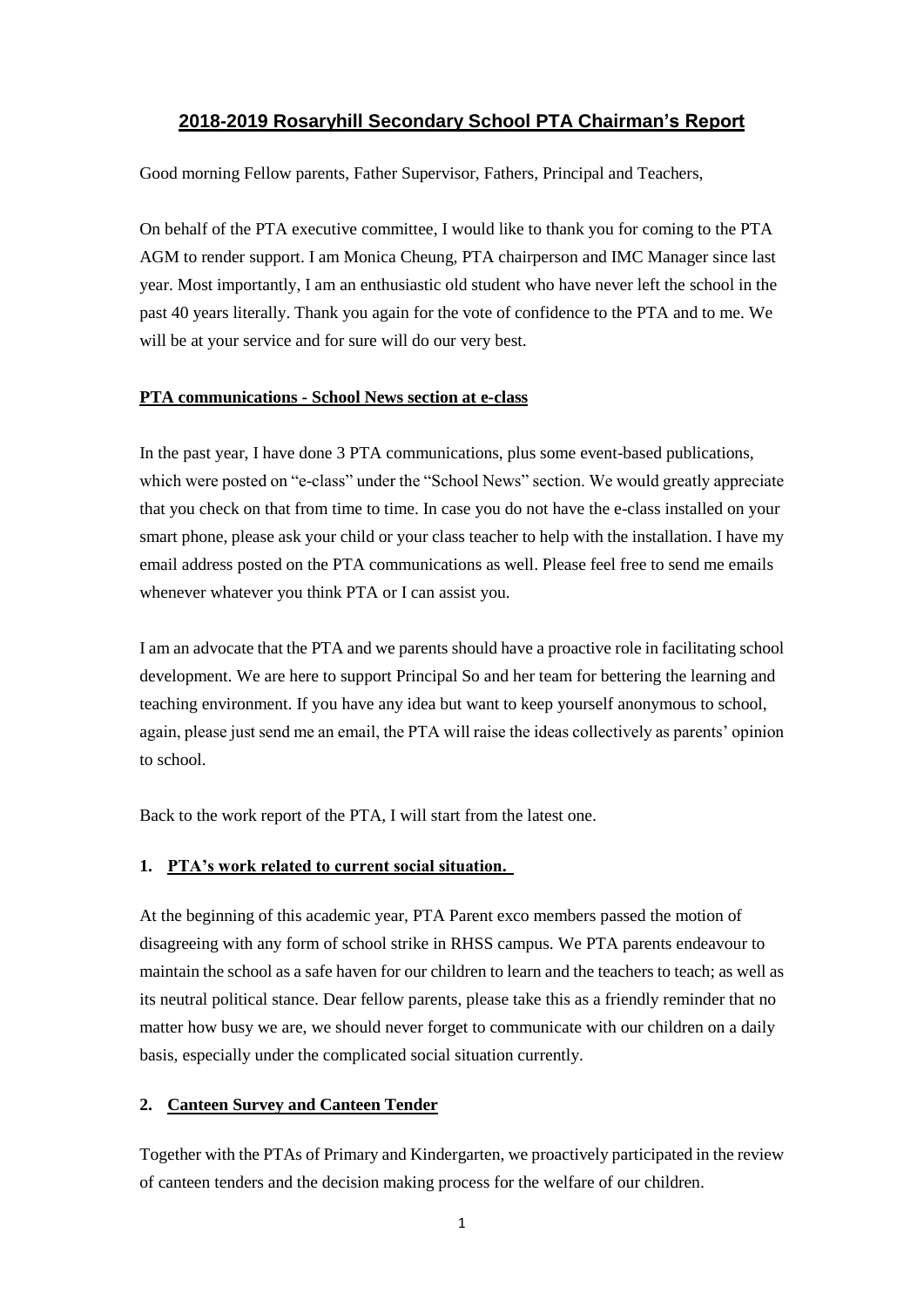In addition, the RHSS PTA conducted a canteen survey among our students in April 2019 with a response rate of 88%. The result had been posted in the "School News" section of the "e-class" . I would like to draw your attention to the finding that 37% of students were not having proper lunch, neither buying lunch from canteen nor packing lunch from home. They either bought snacks from tuck-shop (18%) or skipped lunch totally (19%).

There is a popular saying that we are what we eat. Dear fellow parents, please take this as a friendly reminder again that we should look into the breakfast and lunch arrangement of our children outside home, ensuring that they have healthy and nutritious meals. And students, please don't forget your lunch even if you are busy. In case any family has issues about lunch arrangement, please don't hesitate to contact me or the PTA.

### **3. Graduation Gown**

In the past years, we had been leasing the graduation gowns for the S6 students, with a cost of \$80-90 each. Because these leased gowns were not ironed, every year, the PTA parents and teachers needed to diligently volunteer ourselves to do the ironing works.

This year, we decided to buy 80 gowns at a cost of \$180 each, such favourable price tag was attributable to the facilitation by the Kindergarten and Primary Principal Ms Anne Wong. Principal Wong took the initiative to negotiate with the supplier who has been selling grad gowns to our kindergarten and Primary for years. Our heartfelt gratitude to Principal Wong. So from this year onward, the PTA will spend that used-to-be leasing fee amounted \$80-90 for dry cleaning and ironing instead, so that the graduates will have neat and clean grad gowns for their big day.

#### **4. Restructure the PTA scholarship**

In the past years, PTA had been giving scholarship totalling \$9,000 or one-third of the annual PTA income to top three S6 students every year. In view that the recognition of the top performers are already well taken care of by the Golden Jubilee Scholarship and the OSA Scholarship, it is the PTA's decision to reorganise the scholarship coverage so that more students can be recognised and motivated. While scholarship for each student will be of a token amount, there will be two students in each class receiving awards for their remarkable efforts in improving academic performance and conduct or being the Samaritans who are always helpful to schoolmates and teachers.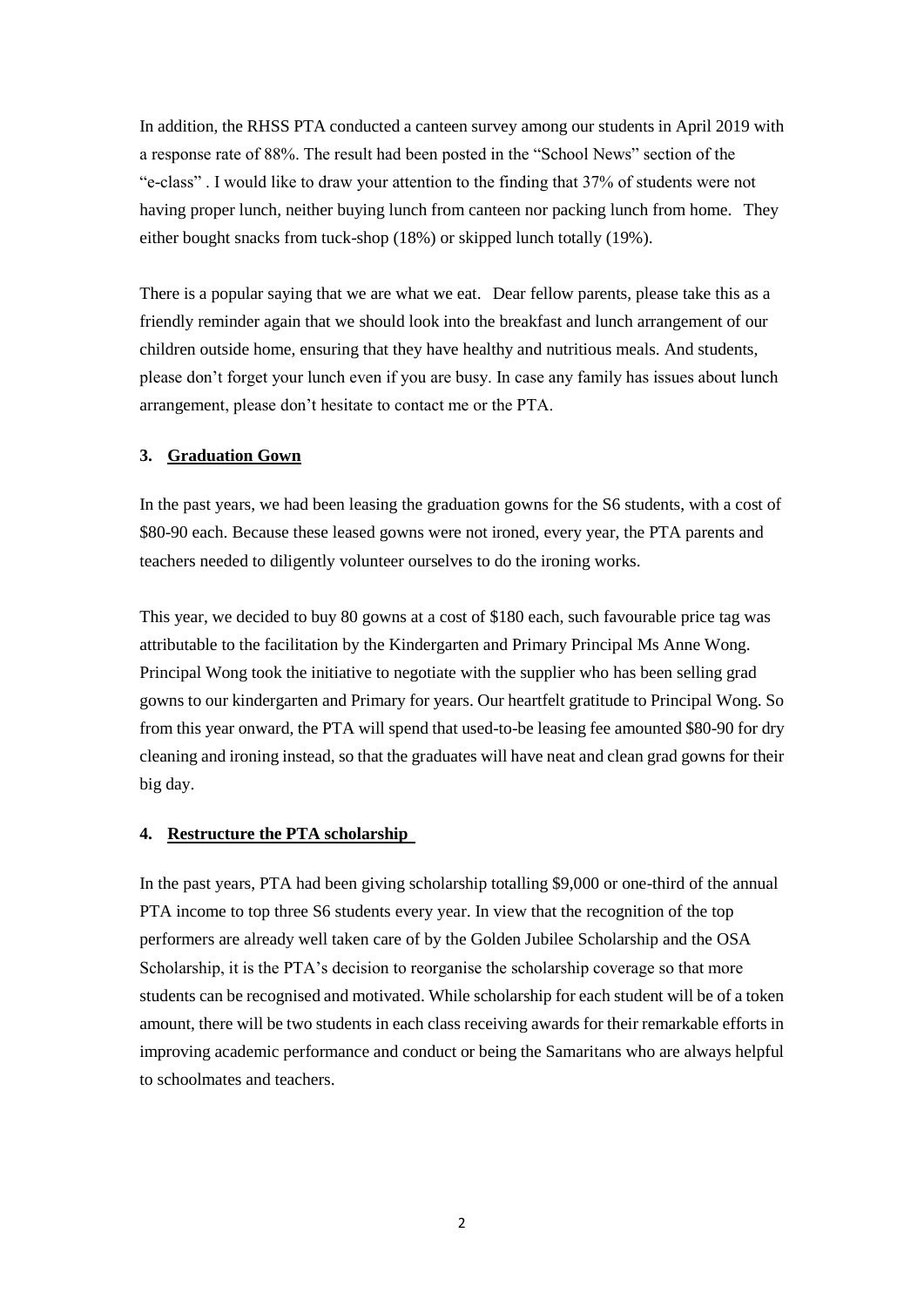### **5. PTA Outing (May 5th, 2019)**

While there were 62 participants registered, we did have a fun day out, and it was such a good chance for us parents to meet with our children's schoolmates, teachers and fellow parents. Two new landmarks in Hong Kong were visited, namely Kai Tak Runway Park and the West Kowloon Cultural District. While it was a rainy day, we had a thorough tour of these new developments which are constantly talked about in the classrooms and in the news. We also had an enjoyable and relaxing seafood lunch at Lei Yu Moon, and played some fun-filled games in the restaurant. Going forward, we will make the programme even more attractive and hope to see more families participating next year.

### **6. Christmas treats for students**

Christmas is a season of giving and sharing. I have the pleasure and honour to kick start the Santa Claus initiative of the PTA by giving a token donation, which was used to buy Santa's hats and pen sets for all our students. The gifts were presented to students during the school Christmas party on Dec 21st. Principal So was very kind to come to many classroom to take photos with students and Santa Claus, who was indeed my father dressed in Santa's outfit. I was so happy to see a group of student helpers coming to help pack the gifts for their fellow schoolmates before the school party, and to see many students still wearing the Santa's hats when they left the school, which showed that they really liked these small gifts. Going forward, the PTA would consider giving token Christmas gifts to students as a celebratory ritual next year, if budget allows.

### **7. Thanksgiving for school personnel**

One day prior to the school Christmas Party, on behalf of all parents and funded by the PTA budget, we presented fruit to teachers, office staff, school bus drivers and janitors, to express our gratitude to them for their good work. In addition, it was such a delight that Ms Pinky Syed, a parent volunteer, came to help present the fruit.

#### **8. Festive Snacks at the Flower Market**

It is our School's tradition to have the "Flower Market" on the campus before the Chinese New Year holiday.

To add more flavours to the festive atmosphere at the Flower Market, this year the PTA sponsored **Chinese style snacks** at the playground during recess and lunch hour. We are grateful to Principal So and the School, who were highly supportive to this idea and offered to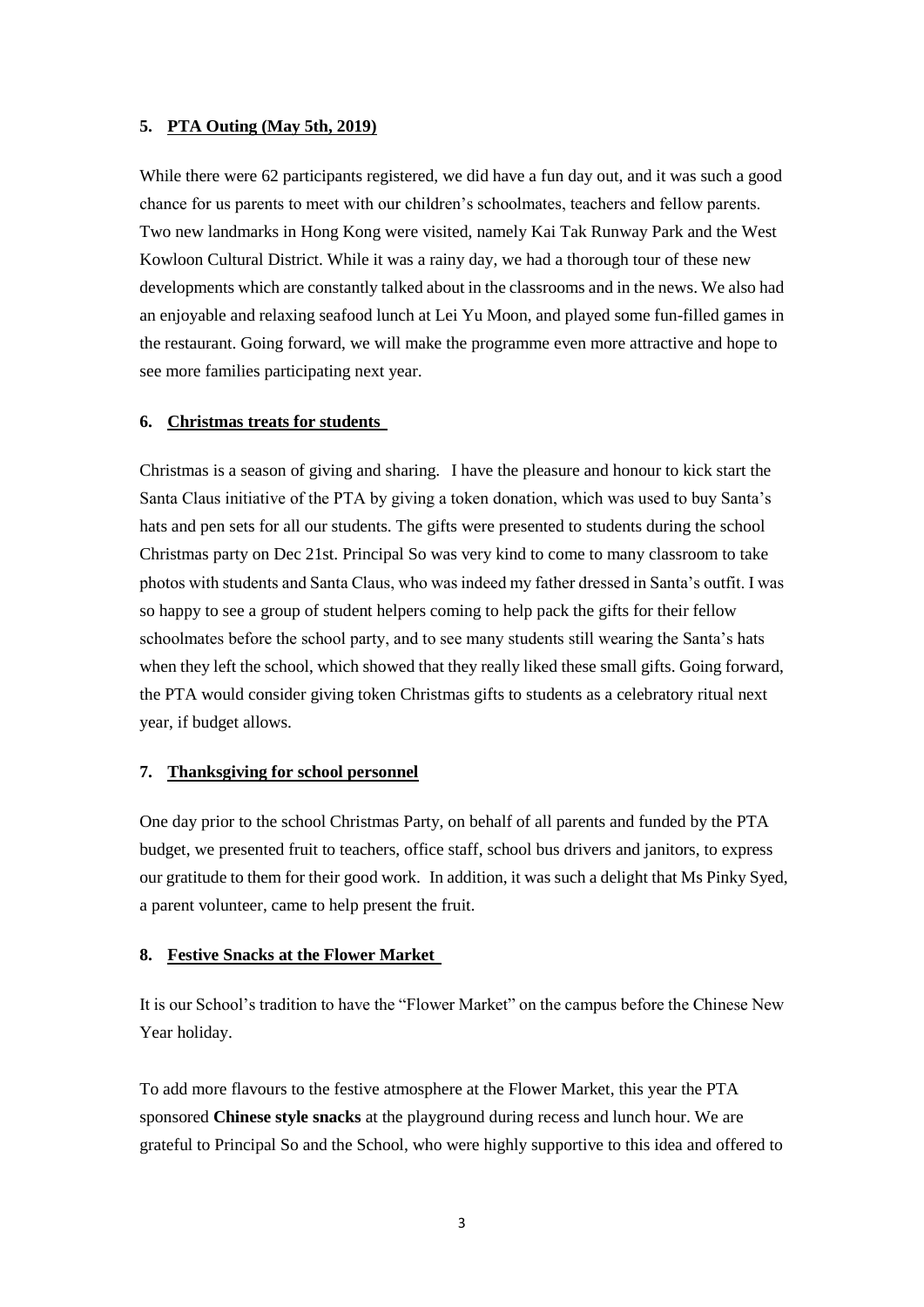sponsor half of the expenses out of the Government Grant. So our children eventually had double portions of snacks that the PTA originally planned.

Taking the students' dietary requirements into consideration, the Canteen diligently prepared four delicious snacks which were either free of pork and beef (i.e. only chicken or fish) or vegetarian food good for students who only take halal meals. We sincerely hope that all students, regardless of their nationalities or religions, could have the enjoyment and some fond student-hood memory.

## **9. Writing competition on 25th/28th Jan, 2019 and Prize Presentation on 25th Feb, 2019**

The writing competition aims to motivate students to sharpen their logical and critical thinking as well as their creative writing skills. We have segregated the participants in the Chinese writing competition into local and Non-Chinese speaking subgroups, in order to give NCS students more motivation to improve their Chinese writing. The participation is considered as satisfactory, with 130 participants in English writing competition and 95 participants in that of Chinese, of which 60 were NCS students. We have to thank all the teacher judges, as it was definitely not easy to rate and rank such a sizeable amount of essays with remarkable quality.

# **10. S6 Parent Talk**

While the PTA was responsible for funding this event in the past 5 years, the arrangement and organisation was led by the Social Workers from Baptist Oi Kwan Social Service. S6 students and families were advised about furthering education and career planning. Many thanks to Chloe and Jacky, our school based social workers, for their great work.

# **11. Active contributor in the 60th anniversary celebrations and other school matters.**

The PTA had been participating in various Diamond Jubilee celebratory activities, including Open Day dated March 23, 2019, Joint Athletic Meet dated Jan 29, 2019 and Walkathon dated 25th Nov, 2018. In addition, the PTA parents were invited to talk to P6 and S1 parents in order to facilitate the admission of the P6 students to RHSS as well as the integration of our S1 students.

# **12. Toilet and Campus Hygiene**

The PTA strives to improve the learning environment for our children. After persistent effort of Principal So and the PTA, we have new toilet paper dispensers installed in the toilets. From time to time, PTA parents conducted guerrilla check of the toilets and provided feedback to